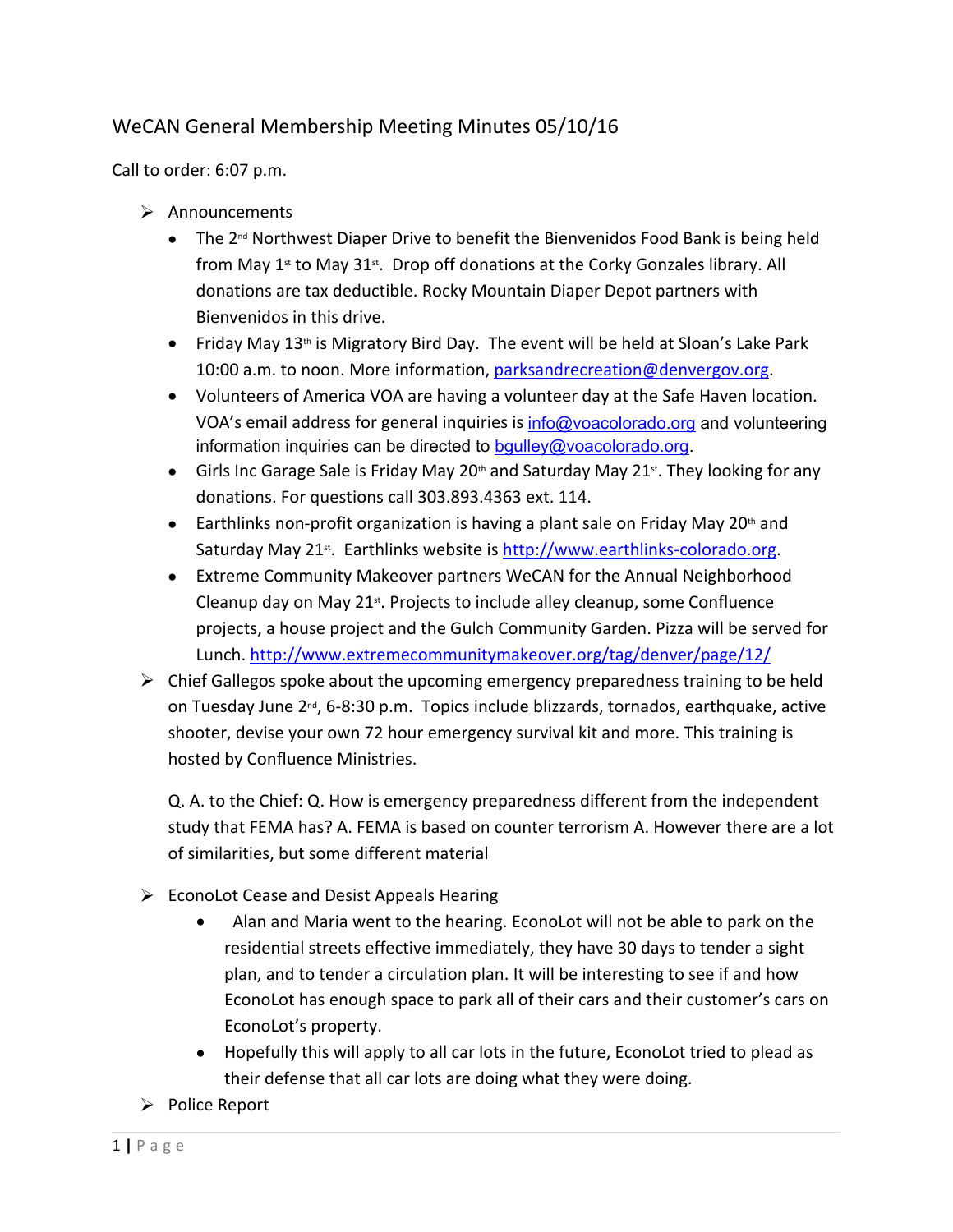- DPD was successful in mitigating problems that the neighborhood was experiencing with EconoLot today 05.10.2016
- Shot spotter gunshot location is being used by DPD.
- Theft of motor vehicles is still big, license plate thefts are still a problem, and DPD is working on getting plate screws that cannot be manipulated
- There was a broken window in the area, but again if there is no report with Denver Police Department DPD then they are out of the loop. No matter how small the report at least make a report online to collect data
- Attend the Commander's Advisory Group every third Monday at the District 1 police station. DPD District 1's police commander gives an update for the department and provides food for attendees.
- $\triangleright$  Denver Housing Authority (DHA) and the 13<sup>th</sup> and Perry corner development plans include:
	- Other recent projects in Sloans: Community Gardens at Conejos Place, Construction at the end of the summer, and Time capsule from Colfax Elementary
	- Block 9: The property now is about an acre. The senior affordable living project will include a health care component. The demolition and construction is not happening until the end of summer. The work will get started in August. The project plans include a store front, preventative care, geriatrics and emergency care. DHA community services program will include an 8000 sq feet for senior center. A lot of work will be around the health component: activity and fitness side and PCP. DHA plans a five story apartment complex, community gardens, and four stories dedicated to senior housing. The other side of the property will be 7 stories of senior housing with funding through Colorado Housing and Finance Authority CHFA. 176 units of senior affordable housing and 30,000 square feet of on the ground space. DHA is looking at underground parking. Zoning to be addressed for this project.
- Sloans Lake Development vendors include Starbucks, Highland Tap and Burger, 50% of the office building has been leased, and another local North-side restaurant will be opening up. The property up zone challenged from the Sloans Lake Neighborhood Association SLNA appealed to the state appellate court. The leasing office for the townhomes is open.
- Dragon Boat festival, Natalie Ta. Two day festival July 30 and 31. Traffic control plans include street closures. Street closures start early Saturday and Sunday at 6:00 a.m.. The organizing committee will send out a letter on the closures. Bike and walk or shuttle to the festival is suggested. 20 police officers will be on site both days. The